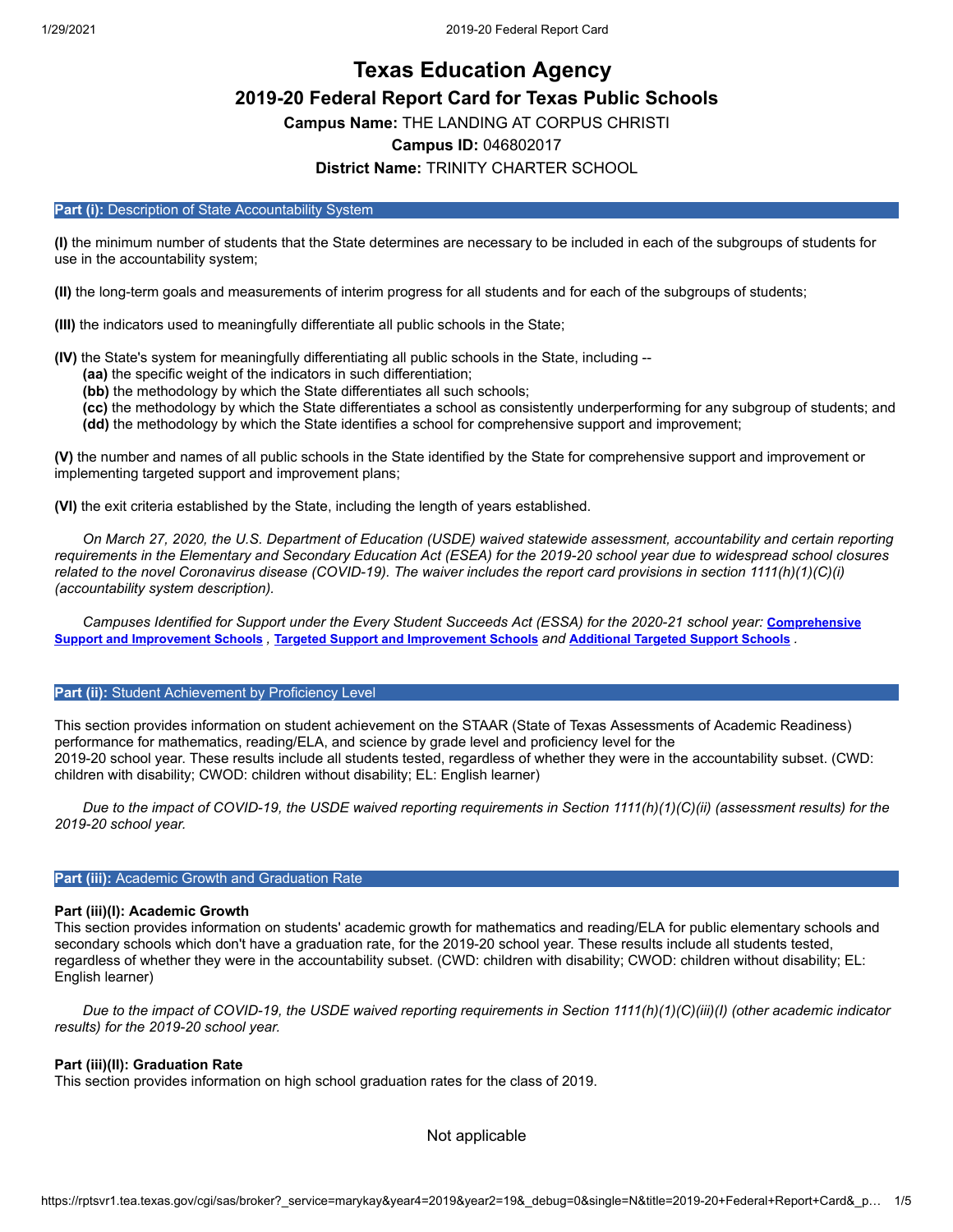# **Part (iv): English Language Proficiency**

This section provides information on the number and percentage of English learners achieving English language proficiency based on the 2020 TELPAS (Texas English Language Proficiency Assessment System) data.(EL: English learner)

*Due to the impact of COVID-19, the USDE waived reporting requirements in Section 1111(h)(1)(C)(iv) (English language proficiency results) for the 2019-20 school year.*

#### **Part (v):** School Quality or Student Success (SQSS)

This section provides information on the other indicator of school quality or student success, which is college, career and military readiness (CCMR) for high schools and average performance rate of the three STAAR performance levels of all students, regardless of whether they were in the accountability subset, for elementary and secondary schools without a graduation rate. (CWD: children with disability; EL: English learner)

*Due to the impact of COVID-19, the USDE waived reporting requirements in Section 1111(h)(1)(C)(v) (school quality or student success indicator results) for the 2019-20 school year for elementary schools and secondary schools without a graduation rate.*

#### **Part (vi): Goal Meeting Status**

This section provides information on the progress of all students and each student group toward meeting the long-term goals or interim objectives on STAAR academic performance, federal graduation rate, and English learners' language proficiency. (CWD: children with disability; EL: English learner)

*Due to the impact of COVID-19, the USDE waived reporting requirements in Section 1111(h)(1)(C)(vi) (progress toward meeting long-term goals and measurements of interim progress) for the 2019-20 school year.*

# **Part (vii): STAAR Participation**

This section provides the percentage of students assessed and not assessed on STAAR for mathematics, reading/ELA, and science. (CWD: children with disability; CWOD: children without disability; EL: English learner)

*Due to the impact of COVID-19, the USDE waived reporting requirements in Section 1111(h)(1)(C)(vii) (percentage of students assessed and not assessed) for the 2019-20 school year.*

#### **Part (viii):** Civil Rights Data

Part (viii)(I) This section provides information from the 2017-18 Civil Right Data Collection (CRDC) surveys, submitted by school districts to the Office for Civil Rights on measures of school quality, climate, and safety, including counts of in-school suspensions, outof-school suspensions, expulsions, school related arrests, referrals to law enforcement, chronic absenteeism (including both excused and unexcused absences), incidences of violence, including bullying and harassment. (EL: English learner)

There is no data for this campus.

**Part (viii)(II)** This section provides information from the 2017-18 Civil Right Data Collection (CRDC) surveys, submitted by school districts to the Office for Civil Rights, on the number of students enrolled in preschool programs and accelerated coursework to earn postsecondary credit while still in high school.

There is no data for this campus.

#### **Part (ix): Teacher Quality Data**

https://rptsvr1.tea.texas.gov/cgi/sas/broker?\_service=marykay&year4=2019&year2=19&\_debug=0&single=N&title=2019-20+Federal+Report+Card&\_p… 2/5 This section provides information on the professional qualifications of teachers, including information disaggregated by high- and low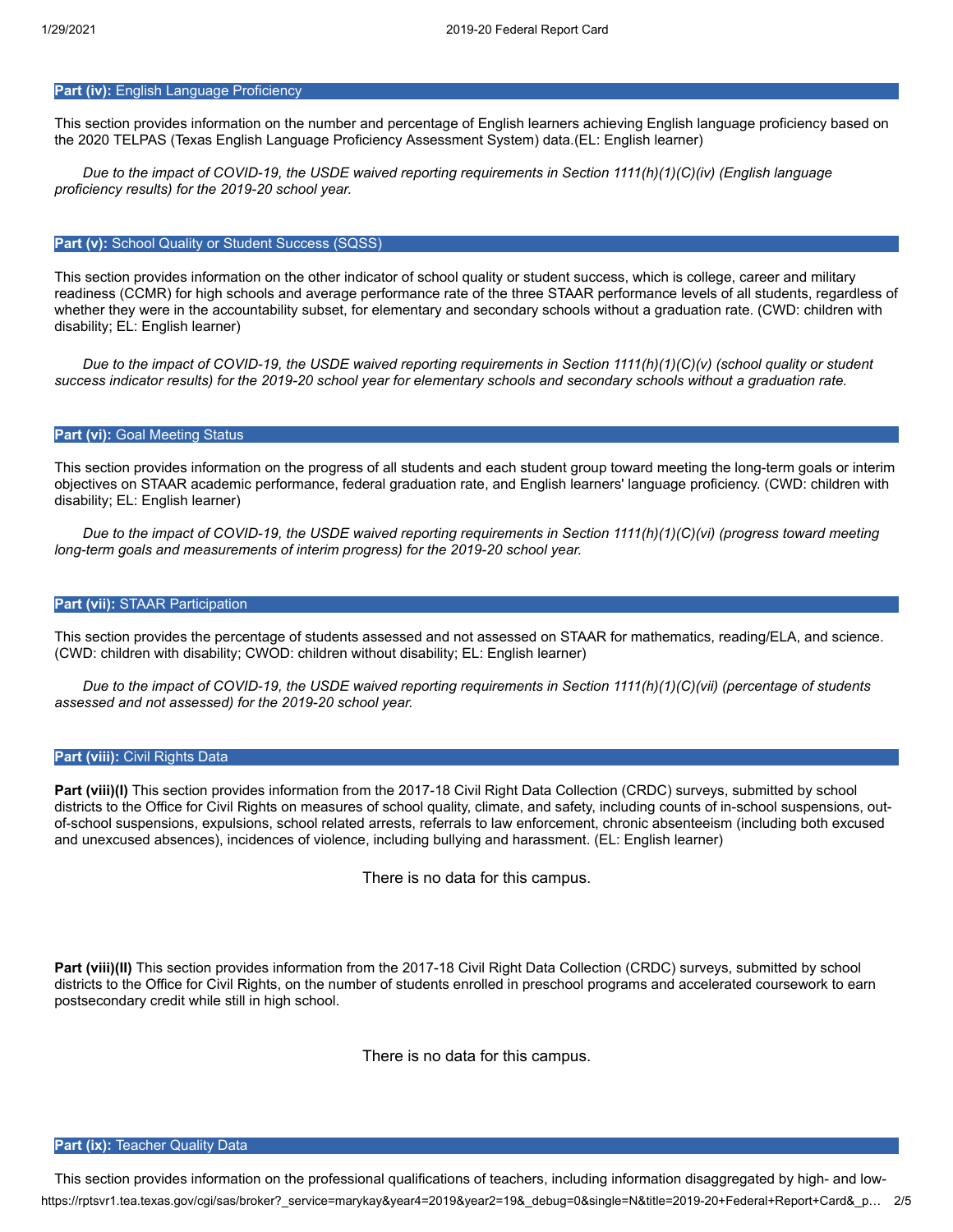poverty schools on the number and percentage of (I) inexperienced teacher, principals, and other school leaders; (II) teachers teaching with emergency or provisional credentials; and (III) teachers who are not teaching in the subject or field for which the teacher is certified or licensed.

## **High Poverty**

|                                                                                                        | <b>All School</b> |                |  |
|--------------------------------------------------------------------------------------------------------|-------------------|----------------|--|
|                                                                                                        | <b>Number</b>     | <b>Percent</b> |  |
| Inexperienced Teachers, Principals, and Other School Leaders                                           | 1.0               | 100.0%         |  |
| Teachers Teaching with Emergency or Provisional Credentials                                            | 0.0               |                |  |
| Teacher Who Are Not Teaching in the Subject or Field for Which<br>the Teacher is Certified or Licensed | 0.0               | -              |  |
| Ψ<br>Indicates there are no data available in the group.                                               |                   |                |  |

Blank cell indicates data are not applicable to this report.

## Part (x): Per-Pupil Expenditure

This section provides information on the per-pupil expenditures of federal, state, and local funds, including actual personnel expenditures and actual non-personnel expenditures, disaggregated by source of funds, for each school district and campus for the 2019-20 fiscal year.

*To be updated by June 30th, 2021.*

# **Part (xi):** STAAR Alternate 2 Participation

This section provides information on the number and percentage of students with the most significant cognitive disabilities who take STAAR Alternate 2, by grade and subject for the 2019-20 school year.

*Due to the impact of COVID-19, the USDE waived reporting requirements in Section 1111(h)(1)(C)(xi) (number and percentage of students with the most significant cognitive disabilities taking an alternate assessment) for the 2019-20 school year.*

## Part (xii): Statewide National Assessment of Educational Progress (NAEP)

This section provides results on the state academic assessments in reading and mathematics in grades 4 and 8 of the 2019 National Assessment of Educational Progress, compared to the national average of such results.

## **State Level: 2019 Percentages at NAEP Achievement Levels**

|         |                    |                                   |               |           |              | % At or Above |                   | % At or Above |                |    |
|---------|--------------------|-----------------------------------|---------------|-----------|--------------|---------------|-------------------|---------------|----------------|----|
|         |                    |                                   | % Below Basic |           | <b>Basic</b> |               | <b>Proficient</b> |               | % At Advanced  |    |
| Grade   | <b>Subject</b>     | <b>Student Group</b>              | ТX            | <b>US</b> | ТX           | <b>US</b>     | TX                | US            | <b>TX</b>      | US |
| Grade 4 | Reading            | Overall                           | 39            | 34        | 61           | 66            | 30                | 35            |                | 9  |
|         |                    | <b>Black</b>                      | 52            | 52        | 48           | 48            | 16                | 18            | 2              | 3  |
|         |                    | Hispanic                          | 48            | 45        | 52           | 55            | 21                | 23            | 3              | 4  |
|         |                    | White                             | 22            | 23        | 78           | 77            | 48                | 45            | 12             | 12 |
|         |                    | American Indian                   | $\ast$        | 50        | $\ast$       | 50            | $\ast$            | 19            | $\ast$         | 3  |
|         |                    | Asian                             | 11            | 18        | 89           | 82            | 65                | 57            | 25             | 22 |
|         |                    | Pacific Islander                  | $\ast$        | 42        | $\star$      | 58            | $\ast$            | 25            | $\ast$         | 4  |
|         |                    | Two or More Races                 | 26            | 28        | 74           | 72            | 38                | 40            | 6              | 11 |
|         |                    | Econ Disadv                       | 50            | 47        | 50           | 53            | 19                | 21            | 3              | 3  |
|         |                    | <b>Students with Disabilities</b> | 79            | 73        | 21           | 27            | 8                 | 10            |                | 2  |
|         |                    | English Language                  | 61            | 65        | 39           | 35            | 12                | 10            | $\overline{2}$ |    |
|         |                    | Learners                          |               |           |              |               |                   |               |                |    |
|         | <b>Mathematics</b> | Overall                           | 16            | 19        | 84           | 81            | 44                | 41            | 9              | 9  |
|         |                    | <b>Black</b>                      | 24            | 35        | 76           | 65            | 32                | 20            | 3              | 2  |
|         |                    | Hispanic                          | 19            | 27        | 81           | 73            | 35                | 28            | 4              | 3  |
|         |                    | White                             | 8             | 11        | 92           | 89            | 59                | 52            | 16             | 12 |
|         |                    | American Indian                   | $\ast$        | 33        | $\star$      | 67            | $\ast$            | 24            | $\ast$         | 4  |